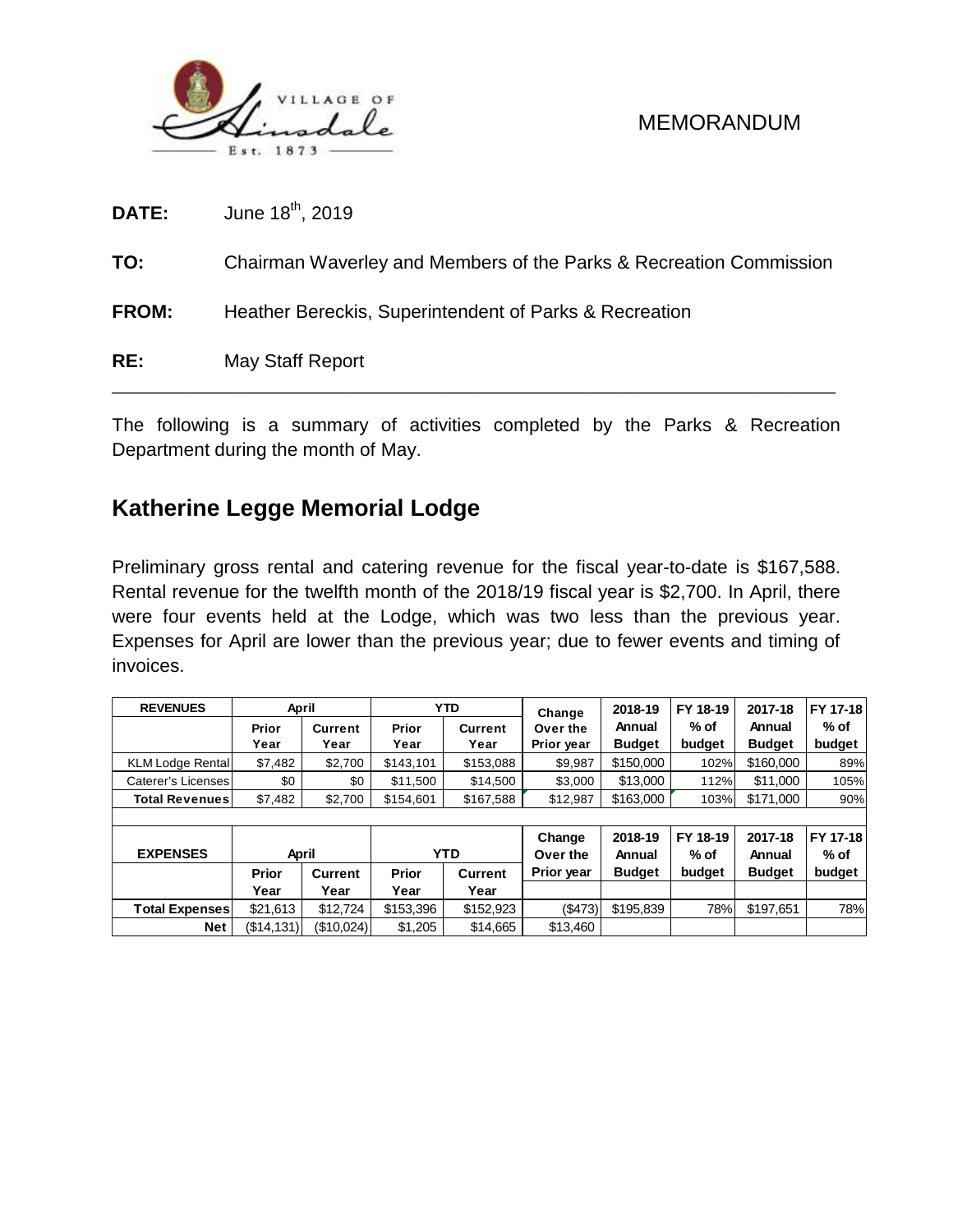

| <b>KLM Gross Monthly Revenues</b> |    |         |                                  |           |            |         |    |         |                       |           |              |         |            |         |   |         |
|-----------------------------------|----|---------|----------------------------------|-----------|------------|---------|----|---------|-----------------------|-----------|--------------|---------|------------|---------|---|---------|
| Month                             |    |         | 2011/12 FY 2012/13 FY 2013/14 FY |           | 2014/15 FY |         |    |         | 2015/16 FY 2016/17 FY |           | ' 2017/18 FY |         | 2018/19 FY |         |   |         |
| May                               | \$ | 8,561   | Ş                                | 8,801     | S          | 16,796  | Ş  | 13,745  | S                     | 16,000    | S            | 12,200  | Ş          | 9,725   | S | 13,675  |
| June                              | Ş  | 11,156  | S                                | 10,745    | S          | 26,818  | \$ | 17,450  | S                     | 22,770    | S            | 22,845  | \$         | 12,495  |   | 23,045  |
| July                              | \$ | 13,559  |                                  | 9,786     | S          | 18,650  | \$ | 12,909  | \$.                   | 27,475    | s            | 12,550  | \$         | 15,000  | s | 16,874  |
| August                            | \$ | 17,759  | S                                | 18,880    | S          | 19,579  | \$ | 25,350  | S.                    | 24,775    | S            | 11,500  | \$         | 18,555  | S | 15,205  |
| September                         | S  | 14,823  | S                                | 14,498    | S          | 12,137  | S  | 24,510  | S                     | 15,250    | S            | 12,645  | \$         | 15,410  | s | 27,860  |
| <b>October</b>                    | \$ | 16,347  | S                                | 15,589    | S          | 14,825  | \$ | 23,985  | S                     | 25,580    | S            | 21,045  | \$         | 15,180  | S | 12,770  |
| November                          | Ş  | 8,256   | S                                | 11,612    | S          | 8,580   | \$ | 14,724  | S                     | 14,825    | \$           | 6,700   | \$         | 12,500  | S | 13,450  |
| December                          | \$ | 8,853   | S                                | 10,265    | \$         | 13,366  | \$ | 17,290  | \$                    | 17,200    | S            | 13,457  | \$         | 8,125   | S | 9,125   |
| January                           | \$ | 1,302   | \$                               | 4,489     | \$         | 250     | \$ | 8,450   | \$                    | 2,850     | \$           | 4,624   | \$         | 18,089  | S | 6,855   |
| February                          | \$ | 2,301   | \$                               | 6,981     | \$         | 7,575   | \$ | 3,120   | \$                    | 2,400     | \$           | 4,550   | Ş          | 2,495   | S | 1,725   |
| March                             | \$ | 2,506   | \$                               | 7,669     | \$         | 4,245   | \$ | 6,725   | \$                    | 8,945     | \$           | 5,944   | \$         | 8,045   | S | 9,804   |
| April                             | \$ | 2,384   | S                                | 4,365     | S          | 3,600   | \$ | 12,695  | Ś.                    | 9,125     | \$           | 4,300   | \$         | 7,482   | s | 2,700   |
| total                             | Ś. | 107,807 |                                  | \$123,680 | \$.        | 146,421 | S  | 180,953 |                       | \$187,195 | \$.          | 132,360 | \$         | 143,101 | S | 153,088 |

The graph below shows the past three years of lodge revenue and the upcoming years' projections. Future projections are based on what is currently booked. Also included is a graph indicating the number of monthly reservations so far for 2019 and 2020. Typically events are booked 6-18 months in advance of the rentals; however, if there are vacancies, staff will accept reservations within 5 days of an event. These tracking devices will be updated monthly.

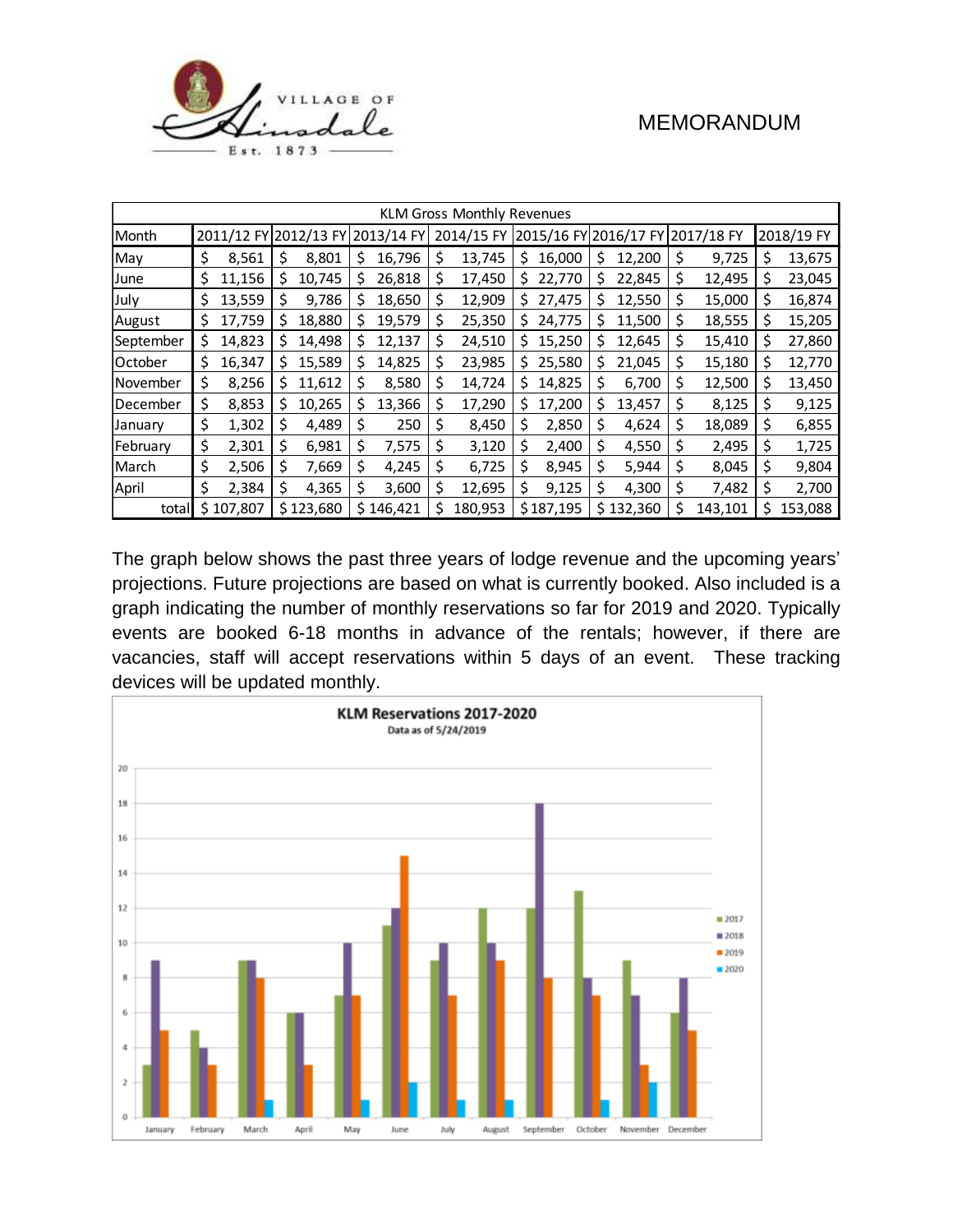



Staff is currently working with the approved marketing plan for the 2018/19 FY, including the addition of Search Engine Optimization (SEO) and progressive marketing through The Knot. A sub-committee was started and held its fourth meeting on March 21<sup>st</sup>. The committee is working on expanding the detailed marketing plan, specific to KLM; including rebranding marketing materials and upgrading the website. The next committee meeting will be held in June, where the new brochure and logo will be reviewed.

# **Upcoming Brochure & Activities**

#### **Brochure & Programming**

The winter/spring programs wrapped up in May, with summer programming starting the second week of June. The 2019 Summer Brochure was delivered to residents and available online on March  $18<sup>th</sup>$ . Resident registration opened March  $25<sup>th</sup>$  and nonresident registration opened on April 8<sup>th</sup>.

#### **Special Events**

The next special events will be the first Movie in the Park on June 21<sup>st</sup>, the first Unplug and Play event on June  $25<sup>th</sup>$ , July 4<sup>th</sup> Parade on July 4<sup>th</sup>, Lunch on the Lawn on July  $10^{th}$ , and the Cardboard Boat Regatta on July 21 $^{st}$ .